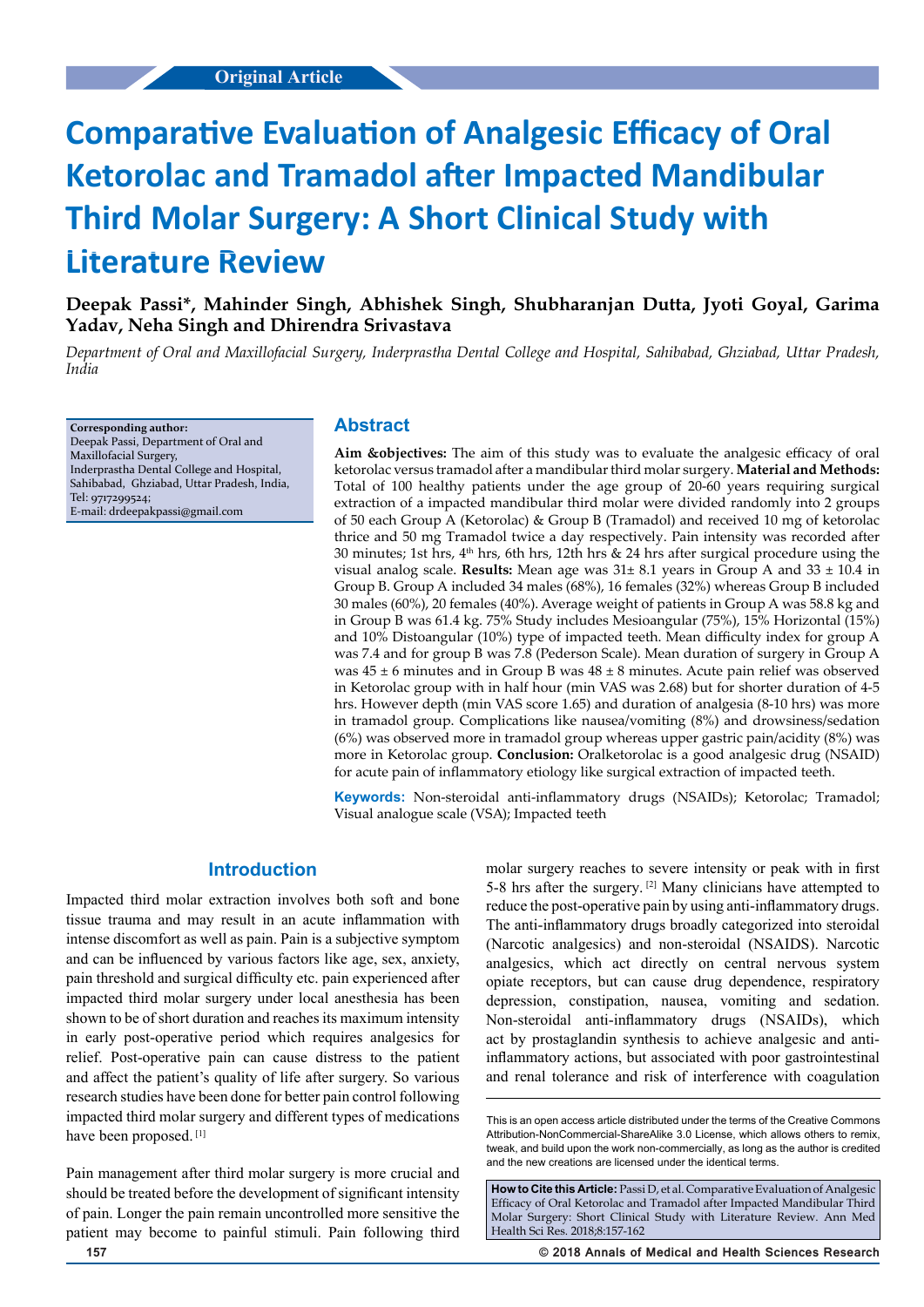system. The best postoperative medication is one that provides long analgesic cover, easy administrable, should be safe and cost economical. [3]

Tramadol is a synthetic opioid of the benzenoid class used to treat moderate to severe pain both acute and chronic. Its effectiveness is equivalent to that of morphine and analgesics effects last for approximately 6 hrs. It act by two different mechanisms. First, it works by binding to the μ-opioid receptor. Secondly, it acts as a serotonin–norepinephrine reuptake inhibitor (SNRI). [4,5] Ketorolac is first-generation non-steroidal anti-inflammatory drug (NSAID) of family heterocyclic acetic acid derivatives, used for short-term management of moderate to severe pain and usually not prescribed for longer than five days. Ketorolac is a non-selective COX inhibitor. Its mode of actions is by inhibiting the bodily synthesis of prostaglandins by competitive blocking of the enzyme cyclooxygenase (COX). Its onset of action is approx. 30 minutes reaches its peak effects in 45-60 minutes and having half-life of 4-6 hours. [6]

The use of tramadol has not reported very widely after extraction of the impacted third molar. However Ketorolac has been used successfully to replace opioid in mild-to-moderate postsurgical painlike surgical extraction of impacted teeth. The main aim of our study was to compare the efficacy of two different analgesics, Tramadol and Ketorolac after impacted mandibular third molar surgery

## **Materials and Methods**

Total of 100 patients requiring surgical extraction of an impacted mandibular third molar, under local anesthesia were selected. Inclusion criteria were the patient of age group between 20–60 years having mandibular impacted teeth indicated for surgical extraction that were willing to participate in the study. Exclusion criteria includes medically compromised patients, pregnancy, patient on steroid therapy, metabolic disorder patients, those who had taken any type of analgesic in the past 48 hrs, patients allergic to the drugs and patients who are not willing to participate in the study.

All the patients who were included in the study were informed about the treatment procedure and possible complications were also explained to them. Informed consent was taken from them. Detailed history was recorded in a standardized format. All the patients were examined clinically and radiographically. Preoperative opg radiograph was recorded to assess the type of impaction (mesioangular, distoangular, horizontal and vertical). The patients were randomly divided into two groups (Group K & Group T) of 50 each. Group K patients were given ketorolac 10 mg [Ketorolac DT, Dr. Reddy's lab], and Group T patients were given Tramadol 50 mg postoperatively. Pain intensity was recorded after 30 minutes, 1st hr., 4<sup>th</sup> hrs, 6<sup>th</sup> hrs, 12<sup>th</sup> hrs and 24 hrs using the visual analog scale.

Comparison of pain intensity was also done on 1st, 2nd and 3rd postoperative days. Pain was recorded on VAS (visual analogue scale) [0-no pain, 2-mild pain, 4- tolerable, 6-distressful pain, 8-severe pain and 10-totally disabling pain]. The patient's vital signs including heart rate, respiratory rate and blood pressure were recorded at every time point after the assessment of pain intensity.

## **Surgical Procedure**

All the patients included in the study were operated under local anesthesia by same operator using standard inferior alveolar nerve block technique of involved side. Ward's Incision was given using 15 no blade, mucoperiosteal flap was then reflected by Molt`s periosteal elevator, protecting the lingual nerve. Guttering of the bone was done on buccal and distal portion with surgical round bur (#6) and sectioning of the third molar was done if required as per the standard methodology of extraction of impacted teeth. After the surgery, the socket was inspected, irrigated with betadine and normal saline and the flap was primarily closed with 3-0 silk suture. Post extractions instructions were explained to the patients. Patients were asked to take medicine 1 hour after the surgery in both groups. The patients were recalled on the  $7<sup>th</sup>$  day postoperatively for suture removal.

## **Results**

A total of 100 patients were enrolled in the study to compare the analgesic efficacy of Ketorolac versus Tramadol were equally divided into Group A (Ketorol) and Group B (Tramadol). Mean age was  $31\pm8.1$ years in Group A and  $33 \pm 10.4$  in GroupB. Group A included 34 males (68%), 16 females (32%) whereas Group B included 30 males (60%), 20 females (40%)

Average weight of patients in Group A was 58.8 kg and in Group B was 61.4 kg. Among all patients, 75% had mesioangular, 15% horizontal and 10% distoangular type of impacted teeth. Degree of difficulty index was calculated with Pederson difficulty index. Similar impacted teeth with same difficulty indexed teeth were compared in two groups. Mean difficulty index for group A was 7.4 and for group B was 7.8 (Pederson Scale)

Duration of surgery is important factors responsible for postoperative inflammation and pain. Mean duration of surgery in Group A was  $45 \pm 6$  minutes and in Group B was  $48 \pm 8$ minutes. The data for this study were collected at different time points; analysis for the longitudinal study was done. Patient's demographic and surgical data didn't not show any statistically significant differences [Figure 1].

The study shows that the mean time taken for surgery in Group A (Ketorol) and Group B (Tramadol) under local anaesthesia is relatively same. Similar result was obtained while comparing difficulty level of extraction with similar age groups. There was no significant difference in the level of difficulty of extraction and time taken for same in case we either administer ketrol and tramadol in similar age groups [Table 1].

In our study (Group A) we observed that the analgesic effect of ketorolac started with in half hour and reached it maximum analgesic effect about 1 hrs and continued upto 4-5 hrs. Minimum average pain intensity given by patient was 2.68 (Visual analog scale) at first hour and maximum was 6.20 at 8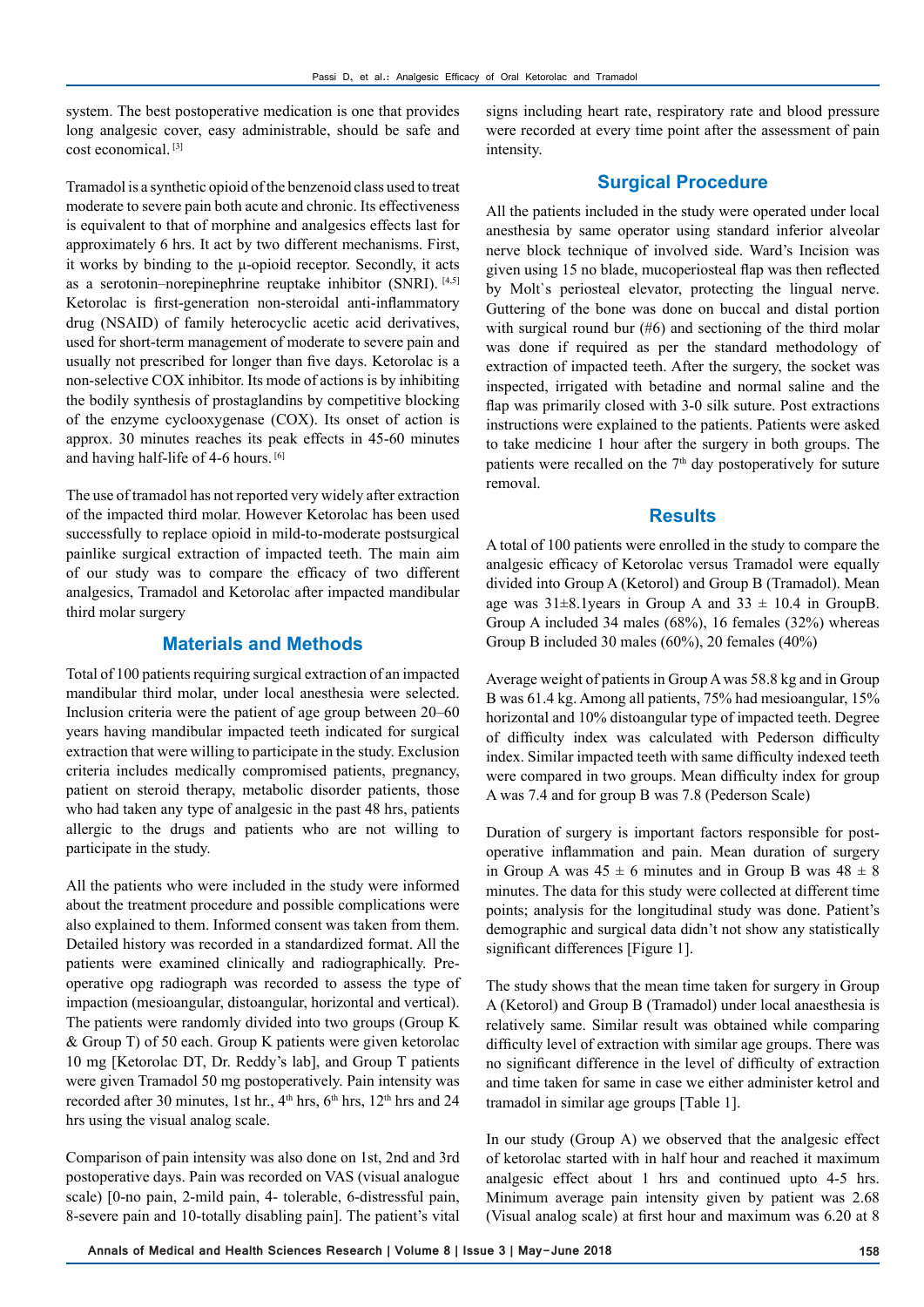

**Figure 1:** Comparison of demographic and clinical data between two groups.

| Table 1: Categorical analysis comparing different age groups, extraction difficulty and time taken for surgery. |                 |                                                  |                                     |                 |                                                  |                                     |  |  |
|-----------------------------------------------------------------------------------------------------------------|-----------------|--------------------------------------------------|-------------------------------------|-----------------|--------------------------------------------------|-------------------------------------|--|--|
| Age group                                                                                                       |                 | Group A (Ketorol)                                |                                     |                 | Group B (Tramadol).                              |                                     |  |  |
|                                                                                                                 | No. of subjects | <b>Extraction difficulty</b><br>(Pederson Scale) | Time taken for surgery<br>(minutes) | No. of subjects | <b>Extraction difficulty</b><br>(Pederson Scale) | Time taken for<br>surgery (minutes) |  |  |
| $20 - 25$                                                                                                       | 6               | 6.8                                              | 42                                  | 8               | 7.6                                              | 42                                  |  |  |
| $25 - 30$                                                                                                       | 10              | 7.2                                              | 44                                  | 15              | 7.8                                              | 45                                  |  |  |
| $30 - 35$                                                                                                       | 12              | 7.4                                              | 45                                  | 10              | 8.0                                              | 50                                  |  |  |
| $35 - 40$                                                                                                       | 8               | 7.8                                              | 50                                  |                 | 7.6                                              | 48                                  |  |  |
| $40 - 45$                                                                                                       | 6               | 8.0                                              | 51                                  | 5               | 8.4                                              | 55                                  |  |  |
| 45-50                                                                                                           |                 | 7.2                                              | 42                                  |                 | 7.6                                              | 46                                  |  |  |
| $50 - 55$                                                                                                       |                 | 7.4                                              | 45                                  |                 | 7.8                                              | 52                                  |  |  |
| 55-60                                                                                                           |                 | 7.8                                              | 48                                  |                 | 8.0                                              | 48                                  |  |  |
| Total                                                                                                           | 50              | 7.4                                              | 45                                  | 50              | 7.8                                              | 48                                  |  |  |



**Figure 2:** Distribution of pain intensity score (VAS) between two groups at different time intervals post-operatively.

hrs postoperatively. In group B, analgesic effect of Tramadol observed at the end of first hour and reached its maximum analgesic effect within three hours and continued upto for 8-10 hours. The patents scored a minimum pain intensity of 1.65 at 4thhrs and maximum of 7.68 at half hrs on visual analog scale.

Acute pain relief was observed in ketorolac group with in half hour however duration of analgesia was more in tramadol group. However duration of analgesia was more in tramadol group as compared to ketorolac group. At the end of 24 hrs patient scored 2.42 and 2.12 on Visual analog scale. The result of analysis shows statistically significant results difference between the groups  $(P>0.05)$  [Figure 2].

Pain intensity decreases from first post-operative days to third day. Maximum pain felt by patients was 3 in ketorolac group and 4 in tramadol group on first post-operativeday. Inwardly there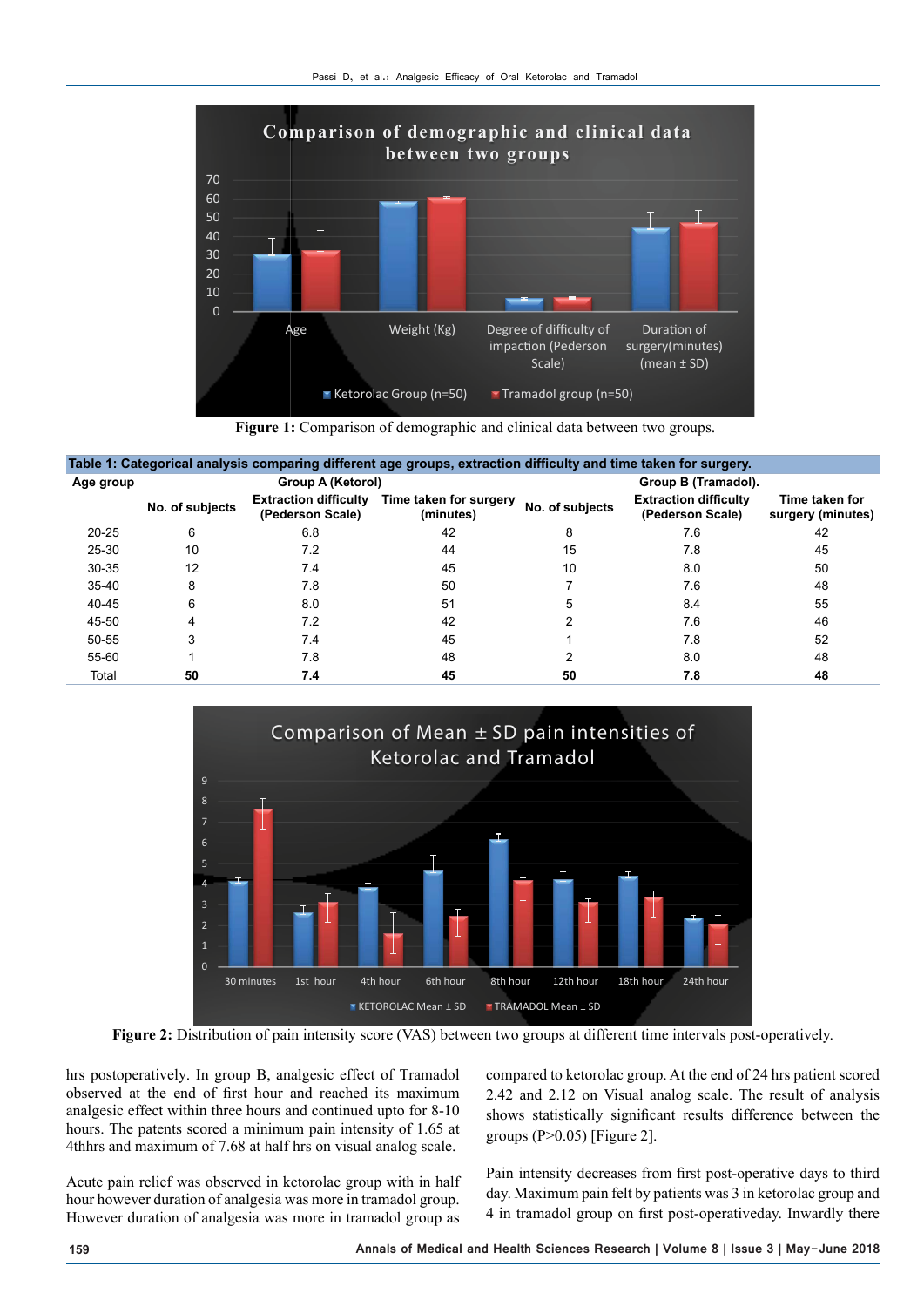

Figure 3: Distribution of pain intensity score in 1<sup>st</sup>, 2<sup>nd</sup> and 3<sup>rd</sup> post-operative days.

was no statistically significant results was observed between two groups in next postoperative days [Figure 3].

The common adverse effects observed in ketorolac group are gastric acidity and epigastric pain which was seen in 8% of patients. 4 % of patients observed nausea and vomiting. There were appearances of oral ulceration in 6% of patients in postoperative periods. One patient present with bleeding at surgical site. In 2% of patients sweating and constipation occurred. In tramadol group 8% of cases complaints of nausea and vomiting. 2% patients observed gastric pain and sweating. About 6% of patients in this group observed lethargicity, drowsiness and sedation. Overall complications rates in ketorolac group and tramadol group shows no significant result. The intensity of

| Table 2: Comparison of side effects between two groups. |                              |                                    |  |  |  |  |
|---------------------------------------------------------|------------------------------|------------------------------------|--|--|--|--|
| <b>Adverse Side effects</b>                             | Ketorolac group N<br>$(\% )$ | <b>Tramadol group N</b><br>$(\% )$ |  |  |  |  |
| Oral ulcers                                             | 3(6%)                        | O                                  |  |  |  |  |
| Nausea and vomiting                                     | 2(4%)                        | 4 (8%)                             |  |  |  |  |
| Gastric pain and acidity                                | 4(8%)                        | $1(2\%)$                           |  |  |  |  |
| Bleeding                                                | $1(2\%)$                     | O                                  |  |  |  |  |
| Drowsiness and<br>sedation                              | 0                            | 3(6%)                              |  |  |  |  |
| Sweating                                                | $1(2\%)$                     | $1(2\%)$                           |  |  |  |  |
| Diarrhea/ Constipation                                  | $1(2\%)$                     | 0                                  |  |  |  |  |

adverse effects here increased as dose increased [Table 2]. Vital signs (blood pressure, pulse rate, respiratory rate and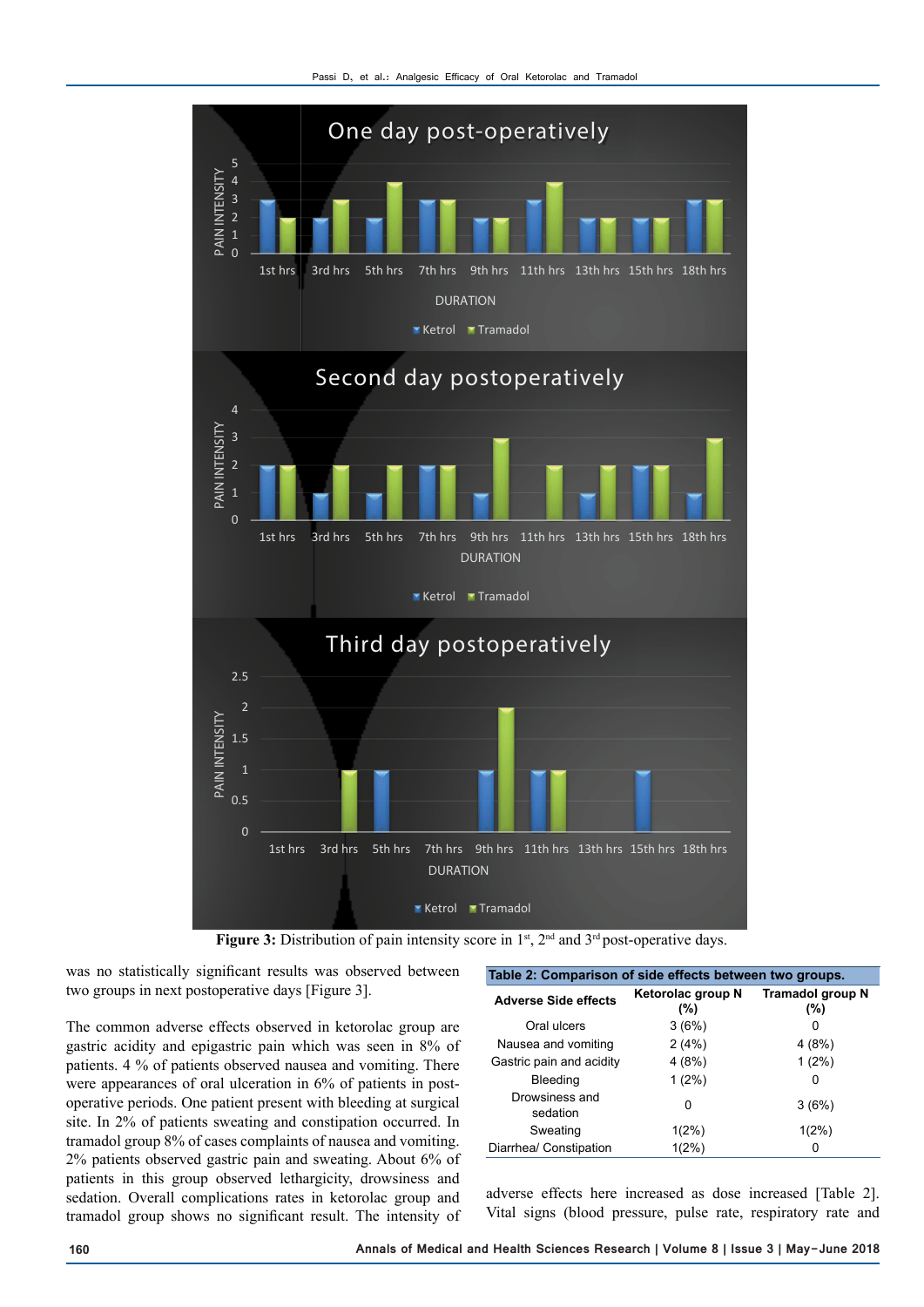temperature) were recorded regularly in both the groups during the initial 24 hours. The vital signs were however within normal limits in both the groups.

#### **Discussion**

It is said that ''the pain of mind is worse than the pain in body'' and its management would require alleviating both the mental and physical pain, making the patient comfortable. Postoperative pain is considered a form of acute pain due to surgical trauma. [7]

Ketorol induces early analgesic effect with half hour and show its maximum effect after that. Its analgesic effect lasts for about 4-5 hrs. Tramadol induces delayed analgesia around 1 hour and reached its maximum effect in 3-4 hours. Its analgesic effect lasts longer duration for about 8-10 hrs. Similar results are observed by Shaik Kim K et al. and Mario et al. respectively. Both the medication provides good analgesic effect. [8,9] Gopalraju et al. observed intravenous ketorolac 30 mg provides better pain control postoperatively as compared to 50 mg of tramadol after third molar surgery. [10] In the double-blind, randomized, clinical trial Mishra et al. 2012 proved that 100 mg of tramadol is equally effective as 20 mg of ketorolac in the relief of postoperative pain. [11] Shah et al. 2013 in their study concluded that intramuscular 30 mg ketorolac gives better pain management, if given prior to oral surgical procedure than intravenous 50 mg tramadol.<sup>[12]</sup> Ong et al. 2004 showed ketorolachad better pain scores and total post-operative analgesic consumption than tramadol. [13]

Ketorolac should be avoided in patient with kidney and coagulation disorders as it interfere in renal and platelet functions. In our study only 1 patient (2%) presented with postoperative surgical site bleeding in ketorolac group. No bleeding episodes were observed in tramadol group. Post-operative nausea, vomiting and sedation are most common side effects of tramadol. Our study shows 8% patients complaints about nausea/vomiting and 6% for drowsiness and sedation. Similar results were observed by Collins et al. [14] and Zackova M et al. [15]. Gastric pain with acidity was observed in 8% cases in ketorolac group. This is due to fact that ketorolac Inhibit the prostaglandin synthesis which reduce the protective mechanism of prostaglandins on the gastric mucosa leading to dyspepsia and upper gastric pain. Only 2% cases presented with acidity in tramadol group.

Effective and safe analgesia is one of the main challenges in health care industry. Tramadol is a relatively new opioid drug with better analgesic property and without the risk of tolerance and physical dependence. It is known to be a one of the safest postoperative analgesic medicine used for chronic pain management. However systematic review and meta-analysis showed that a single dose of tramadol has alower analgesic efficacy and safety than NSAIDs in oral surgery. [16] Ketorolacis a commonly used NSAID for the short term management of acute postoperative pain in dentistry. Main focus of the study was to compare the analgesic efficacy on pain intensity after impacted teeth surgery and the adverse effects of the commonly used analgesics, tramadol and ketorolac. For maximum analgesic

effect Ketorolac DT manufacturer [Dr. Reddy's lab] promotes two dose of 10 mg ketorolac immediately or stat basis followed by two next doses of 10 mg 12 hourly to a maximum of 40 mg/ day. The better analgesic efficacy of ketorolac in comparison to tramadol is attributed to the pathogenesis of dental pain, which is largely inflammatory and is different from general surgical pain. The evidence-based medicine hasalso shown that dental pain is better treated with NSAIDs than opioids.

#### **Conclusion**

The best postoperative regimen is one that offers broad analgesic coverage, easy to administer, is safe and economical. Form the observation of our study we can conclude that early pain relief is mandatory for dental pain especially of impacted third molar surgical extraction to avoid patient discomfort and morbidity. Oral ketorolac induces early analgesic effect with half hour and provides maximum analgesic effect upto 4 hrs but next dose is needed after that. Tramadol induce delayed analgesic effect at 1 hour but its analgesic effect lasts for about 6-8 hrs. After surgical extraction of third molar, for post-operative acute pain, ketorolac DT is a good analgesic drug given for shorter duration to provide relief and prevent referred pain keeping risk versus benefit ratio in consideration. Further more advanced research is required with larger sample size for conclusive results.

#### **Conflict of Interest**

The authors disclose that they have no conflicts of interest.

#### **References**

- 1. Hyrkas T, Ylipaavalniemi P, Oikarinen VJ, Paakkari I. A comparison of diclofenac with and without single-dose intravenous steroid to prevent postoperative pain after third molar removal. J Oral Maxillofac Surg 1993;51:634-636**.**
- 2. KhorshidiKhiavi R, Pourallahverdi M, Pourallahverdi A, GhoraniKhiavi S, Ghertasi Oskouei S, Mokhtari H. Pain control following impacted third molar surgery with bupivacaine irrigation of tooth socket: A prospective study. J Dent Res Dent Clin Dent Prospects 2010;4:105-109**.**
- 3. Colletti V, Carner M, Vincenzi A, Dallari S, Mira E, Benazzo M, et al. Intramuscular tramadol versus ketorolac in the treatment of pain following nasal surgery: a controlled multicenter trial. CurrTher Res. 1998;59:608**-**618**.**
- 4. Grond S, Sablotzki A**.** Clinical pharmacology of tramadol. Clinical Pharmacokinetics. 2004;43:879**-**923.
- 5. Lee CR, Mc Tavish D, Sorkin EM**.** Tramadol. A preliminary review of its pharmacodynamic and pharmacokinetic properties, and therapeutic potential in acute and chronic pain states. Drugs. 1993;46:313-340.
- 6. Lee IO**,** Seo Y. The effects of intrathecal cyclooxygenase-1, cyclooxygenase-2, or nonselective inhibitors on pain behavior and spinal Fos-like immunoreactivity. Anesthesia & Analgesia. 2008;106:972**-**977.
- 7. Chaturvedi S, Chaturvedi A**.** Postoperative pain and its management. Indian J Crit Care Med**.** 2007;11:204**-**211**.**
- 8. Kim K, Bar P, Jakubowski J. The use of corticosteroids and nonsteroidal anti-inflammatory medication for the management of pain and inflammation after third molar surgery: A review of the literature. Oral Surg Oral Med Oral Pathol Oral Radiol Endod. 2009;107:630F40**.**